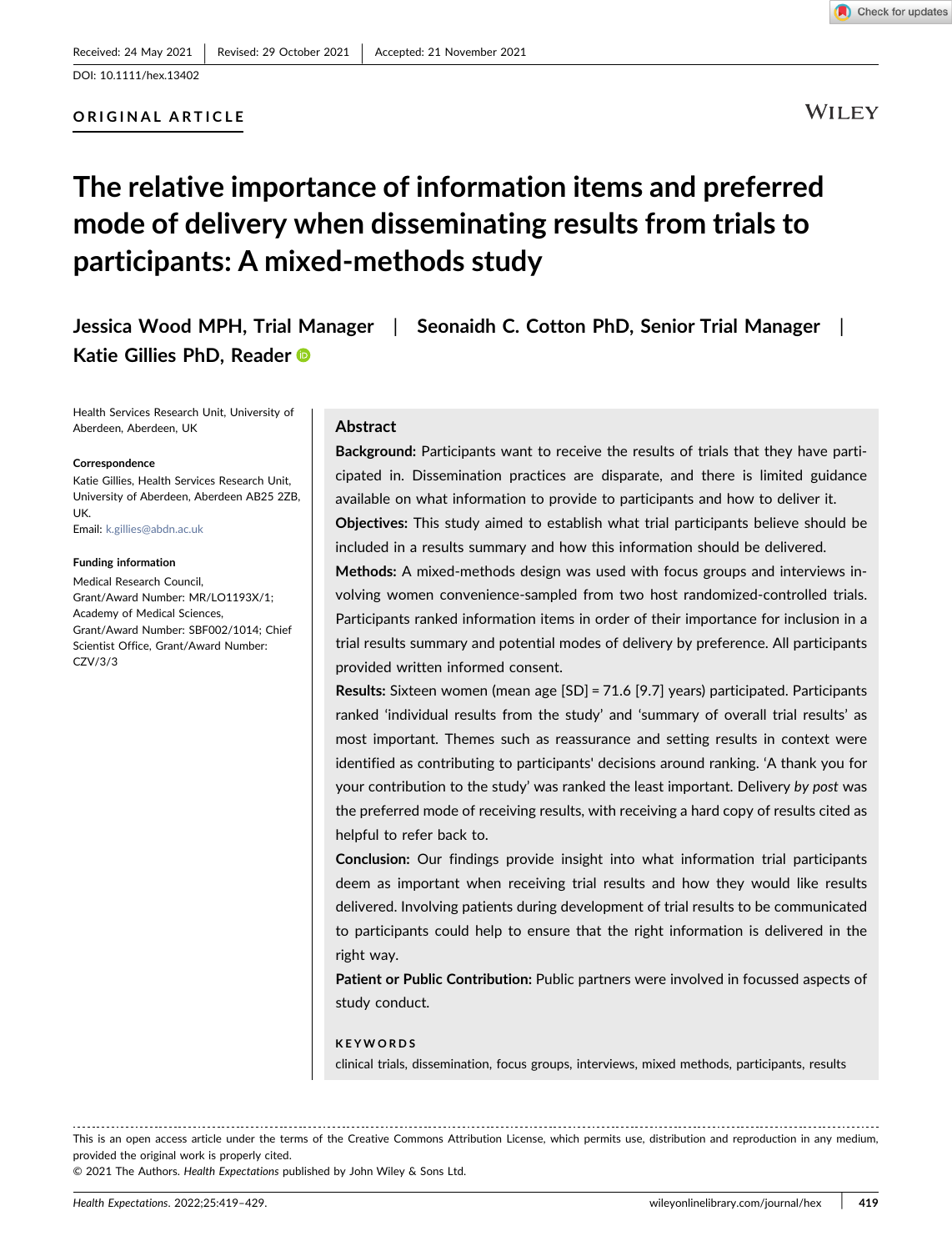# 1 | BACKGROUND

The importance of disseminating results to people participating in clinical trials has been highlighted in recent years based on participants' requests to receive results, which aligns with efforts to increase transparency in research. $1-3$  $1-3$  Current best practice guidance on an optimal approach to trial results dissemination to participants is limited.

A recent study found that the majority of trials (87.7%) intended to report findings to participants.<sup>[4](#page-8-0)</sup> However, only 18.8% reported an active effort to disseminate results, with the majority of trial teams (80.5%) placing the responsibility on local clinical care teams or leaving the onus on participants themselves to actively locate the results.<sup>[4](#page-8-0)</sup> A further investigation examining dissemination outcomes in 1818 studies found that only 40% had disseminated results to trial participants (or planned to) up to 2 years after publication.<sup>[5](#page-8-1)</sup> Various barriers have been reported as to why researchers do not widely disseminate results and include the following: their own perceptions that participants would not be interested in receiving the results and lack of knowledge of how to disseminate results to lay audiences.<sup>2,5</sup>

The Health Research Authority (HRA), who are a unified national system for health research governance in the United Kingdom, published guidance in 2015 on the type of information to provide study participants at the end of study and suggest that this is in the form of a summary form, written in lay language. $6,7$  Although there is guidance in place, there remains a lack of clarity in determining the content and mode of delivery for trial results.

Previous research on trial dissemination is limited, being undertaken largely in one clinical context (oncology‐based trials) or based on hypothetical trial scenarios presented to participants.  $8-15$  $8-15$  Additionally, the focus of much of the research to date has been participant comprehension of results rather than exploring what information participants wanted to know or how to deliver this information to them[.10,16,17](#page-8-4)

Understanding which information trial participants deem to be important and how best they would like trial results to be disseminated may provide valuable insight for trial teams to better prepare their dissemination plans. The aim of our study was to determine what information participants with lived experience of trial participation believe should be included in a summary of trial results and how this information should be delivered to them.

## 2 | METHODS

## 2.1 | Study design

The study design was an explanatory mixed‐methods design, in which the data were collected concurrently, but analysed sequentially (i.e., quantitative data analysed first and qualitative data analysed to inform the quantitative findings). This mixed‐methods design was used to allow a more in‐depth understanding of the reasons why women valued certain information items or modes of delivery over others but also to allow more general perspectives about the provision of trial result summaries to be explored. $18$ 

## 2.2 | Participants and consent

Potential participants were convenience‐sampled from two host trials involving female participants (PROSPECT, which had two parallel randomized trials evaluating different surgeries for primary transvaginal anterior or posterior compartment prolapse surgery [ISRCTN60695184], $^{19}$  and VUE, which also comprised of two parallel randomized‐controlled trials of surgical options for upper compart-ment [uterine or vault] pelvic organ prolapse [ISRCTN86784244]).<sup>[20](#page-8-7)</sup> Inclusion criteria were previous consent to be contacted about future research and resident within Aberdeen City and Shire to facilitate travel to interviews/focus group. Participants unable to speak English and those unable to provide informed consent were excluded from the study. The PROSPECT participants had received the 2‐year trial results, but the VUE participants had not yet received trial results. An invitation letter and participant information leaflet were sent to eligible PROSPECT and VUE participants by the respective study team, and women could opt into taking part in the study by returning a reply slip or contacting the study team. Reminders were sent approximately 2 weeks following initial invitations. All participants provided written informed consent.

## 2.3 | Preparation of resource materials

Existing literature and the HRA guidance $6$  on feedback of trial results to participants were used to inform the topic guides (Appendix [1](#page-9-0)) for the focus groups and interviews. The topic guide was semi‐structured in format and focused on areas relevant to the study's overarching aims, but was flexible to allow participants to express their opinions and views. The topic guide and prompts were further developed and refined through piloting with colleagues and the research team before the planned focus group discussions. Two ranking exercises to help participants prioritize the information and mode were developed based on the suggested information items and modes of delivery in the HRA guidance. $6$  The information items included information content items (contact details for questions, how to report side effects, information on what happens after the study, invitation for future research, study title and publication reference, summary of individual results, summary of results, summary of study, thank you for participation, treatment received) and items on mode of delivery (DVD, email, in‐person, link to website, post). In advance of participants ranking the information items, they were asked to consider what information they would want to know at the end of a trial. Focus groups and interviews were chosen to provide more in‐depth investigation of information preferences generated in combination with the ranking exercises. The use of focus groups also enabled participants to hear and consider other people's views and preferences.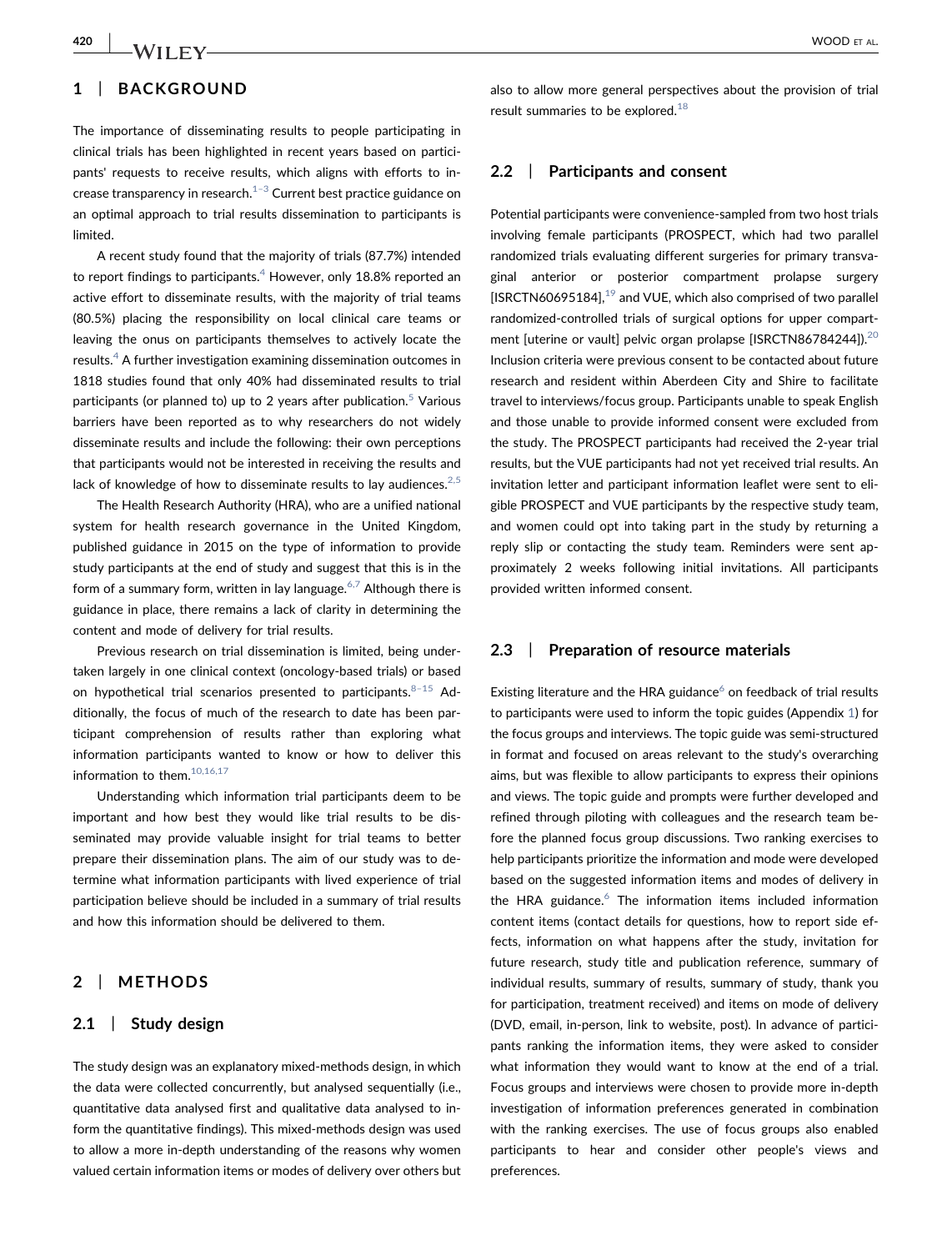# 2.4 | Data collection

## 2.4.1 Focus groups and interviews

Focus groups with PROSPECT participants were conducted in March 2018, and interviews with VUE participants were conducted between November and December 2019 at the Heath Services Research Unit, University of Aberdeen. Focus groups were the research team's preferred mode of data collection for this project. However, to maximize participation, from the outset, participants were offered the option to attend an interview if they could not attend a focus group. Due to participant availability, interviews were conducted with participants from the second trial cohort (VUE trial). Focus groups were moderated by the study team (Authors 2 and 3) and interviews were conducted by the lead authors. All participants completed both ranking exercises; in PROSPECT, this was done as an electronic group ranking activity, which allowed an immediate summary of results. Items were ranked from 1 to 10  $(1 = most important, 10 = least im$ portant) or 1 to 5 (1 = most preferred,  $5$  = least preferred) and also completed individually in the VUE interviews and completed as an electronic group ranking activity in the PROSPECT focus groups. Results from the ranking exercises were used as prompts to further explore perspectives within the focus groups and interview discussions. Focus groups and interviews were audio‐recorded and transcribed verbatim.

# 2.5 | Data analysis

## 2.5.1 | Quantitative data analysis

Data from the ranking exercises were analysed using  $SPSS^{21}$  $SPSS^{21}$  $SPSS^{21}$  to calculate the median and interquartile ranges (IQRs) for information content items, and mode of delivery options. The median, IQR and, if needed, the range were used to determine the order for both ranking exercises by participant group (VUE and PROSPECT). The mean age of the participants and the median length of the interview were also calculated for the two trial participant groups.

# 2.5.2 | Qualitative data analysis

The qualitative data generated were largely used to expand on the results of the ranking exercises. The transcribed manuscripts were compared to the original recordings to correct any discrepancies between the two. Data were analysed using the 'Framework' approach. $22,23$  A priori themes were informed by the quantitative data on the most/least important items from the ranking exercise and any additional themes were generated inductively from the interview data. The first four transcripts were analysed using an open coding approach to develop the thematic framework. All coding themes initially identified in the data set by Jessica Wood were reviewed by Katie Gillies and Seonaidh C. Cotton for agreement. Full coding was

then completed in NVivO‐12, and data were charted onto a framework matrix.[24](#page-8-10) Comparisons of data within and across the VUE and PROSPECT participant groups were performed and mapped. Quotes were then selected that helped to illustrate the overall groups' reasons for ranking items and to show any discordant views.

## 2.6 | Patient public involvement

This project involved contribution from public partners who were already working with a research team on a larger project exploring how to share trial results with participants (RECAP researchregistry4085). Public partners contributed to focussed activities for this add‐on Masters project. The ranking exercises and patient information leaflet were reviewed by two public representatives for ease of understanding and revised accordingly.

## 3 | RESULTS

## 3.1 | Participant characteristics

Invitation packs were issued to 72 potential study participants from the PROSPECT trial; 10 agreed, and 2 focus groups were conducted. Fiftythree invitation packs were issued to potential study participants from the VUE trial, with six agreeing to be interviewed. All study participants were women, with a mean age of 71.6 years (SD = 9.7). The median focus group and interview times are shown in Table [1](#page-2-0).

# 3.1.1 | General perspectives on information deemed important in trial results summaries

Before completing the ranking exercises, focus groups and interview participants were invited to suggest what information they deem to be important when receiving trial results. A number of participants suggested that information about implications for the future would be important, specifically in relation to what they could expect longer term. These were split into some participants wanting to know the longer‐ term outcomes post trial treatment (i.e., long term follow‐up), with others wanting to know how the trial would influence treatments offered within the NHS. Linked to this was women reporting that they wanted to know the overall 'success' of the trial, in her words what the

#### <span id="page-2-0"></span>TABLE 1 Participant characteristics

|                                           | <b>VUE</b> | <b>PROSPECT</b> |
|-------------------------------------------|------------|-----------------|
| Number of participants                    | 6          | 10              |
| Age (mean), years                         | 68         | 73              |
| Age (range), years                        | 44-80      | $63 - 83$       |
| Focus group/interview median time (min:s) | 31:09      | 59:31           |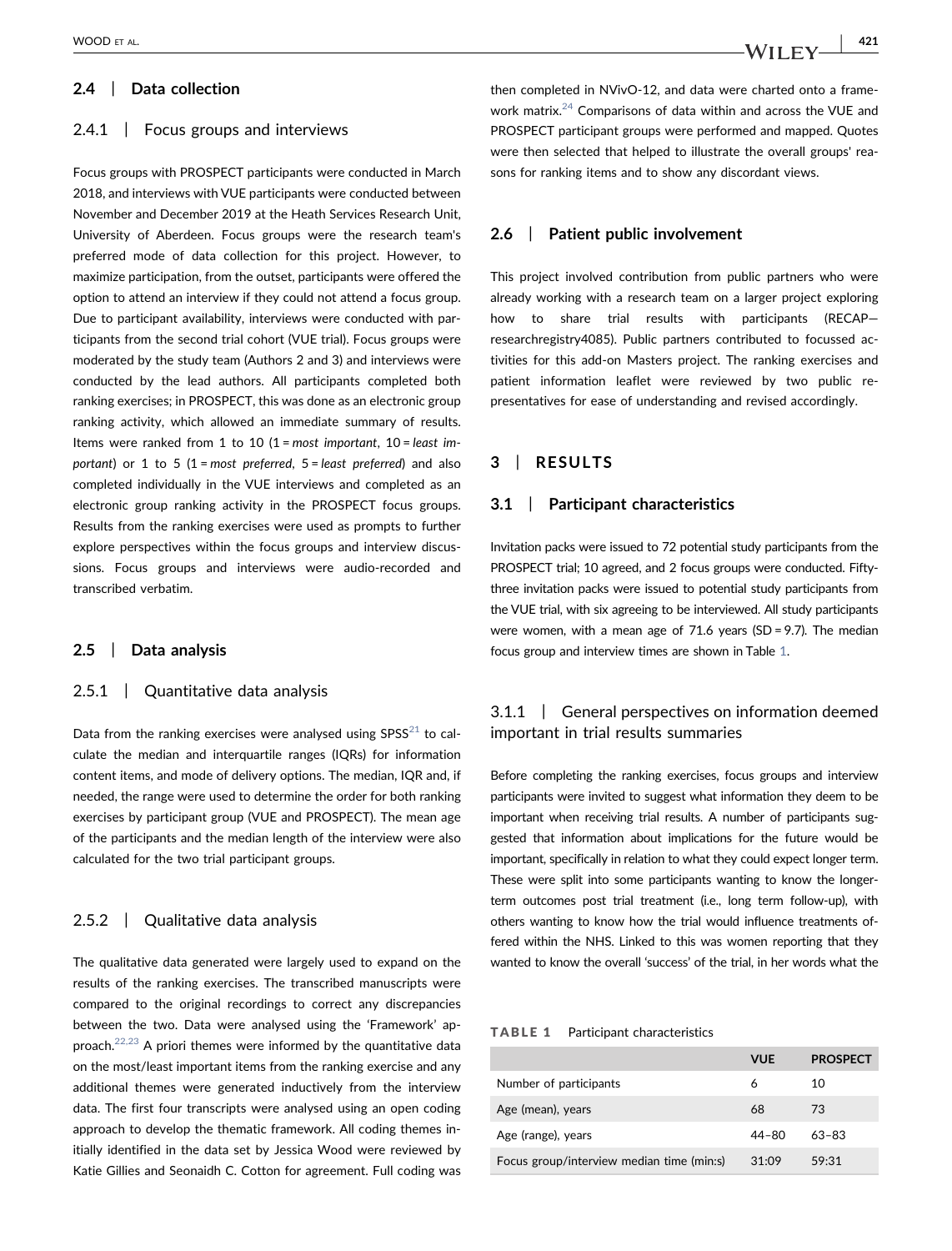primary outcome was. Others talked about the importance of having a contact person to talk to in case they had any further questions, and also knowing how other women in the trial had 'got on'.

> So, who is going to read the results, what are the results going to impact on future women, future clinical decisions. (PROSPECT Participant 1 Focus Group 1)

> Namely how many people it was successful in, and I suppose how many people were in it in the first place, how many people it was successful, that would be an idea. (VUE Participant 6)

# 3.2 | Information content items deemed most important

Overall ranking summaries for the information content are presented in Table [2.](#page-3-0) There was discordance between the two groups in terms of information content items that were deemed the most important. The PROSPECT participants ranked 'If you can be given your individual results from the study' as the most important information content item, with the VUE participants ranking it as sixth. Some of the PROSPECT participants voiced poor outcomes following surgery as reasons for wanting to receive individual results and ranked this information as the most important as they felt that the overall 2‐year results that they had received previously

did not match their own experiences. In addition, some PROSPECT participants mentioned media attention as possibly contributing to wanting to receive their own individual results and why they ranked this information content item highly.

> [When discussing the overall results in PROSPECT] 'Obviously we must be an unfortunate lot. I've spoken to different people that had it done, even people I was in the ward with, and there were five of us in at the same time, and out of that five, three of us are still getting problems. … [When asked if it would be helpful to have other information about how you as an individual fit in] …Probably, because as a main group, as we were saying, the majority thought it had helped. Well, I'm only going by the people I've spoken to'. (PROSPECT Participant 3 focus group 2)

> That [receiving individual results] would have meant more, wouldn't it? Like you, I didn't know I had had the mesh until I started having problems with it, and went back….I suppose this time it was the timing of all the publicity, and all the rest of it. (PROSPECT Participant 1 focus group 1)

However, there were also opposing views within the PRO-SPECT group. One participant ranked 'Summary of overall trial results' as the most important information, citing that to know or

<span id="page-3-0"></span>

| <b>TABLE 2</b> |  |  |  |  | Ranking of information content items (most to least important) |
|----------------|--|--|--|--|----------------------------------------------------------------|
|----------------|--|--|--|--|----------------------------------------------------------------|

| Item                                                                                                     | VUE $(n = 6)$  |                |            | <b>PROSPECT</b> <sup>a</sup> $(n = 8)$ |                |            |
|----------------------------------------------------------------------------------------------------------|----------------|----------------|------------|----------------------------------------|----------------|------------|
|                                                                                                          | Rank           | Median         | <b>IQR</b> | Rank                                   | Median         | <b>IQR</b> |
|                                                                                                          |                | score          | (range)    |                                        | score          | (range)    |
| (H) Summary of overall trial results                                                                     |                | 1.5            | $4(1-6)$   | 6                                      | 5              | $5(1-8)$   |
| (E) How to report side effects (if you are still experiencing these)                                     | $\overline{2}$ | 3.5            | $3(2-6)$   | 3                                      | 4              | $3(1-6)$   |
| (C) If you didn't know, information about the treatment you received                                     | 3              | $\overline{4}$ | $4(1-6)$   | $\overline{2}$                         | 3              | $4(1-9)$   |
| (I) Introduction (a summary of the study)                                                                | 4              | 4              | $5(1-9)$   | 8                                      | 7.5            | $2(2-9)$   |
| (D) Contact details if you have any questions                                                            | 5              | 4.5            | $4(1-8)$   | $\overline{a}$                         | 4.5            | $5(1-8)$   |
| (F) If you can be given your individual results from the study                                           | 6              | 6              | $4(2-8)$   | $1\,$                                  | $\overline{2}$ | $3(1-8)$   |
| (J) Information about what happens now the study has stopped                                             | 7              | 6.5            | $5(3-8)$   | 9                                      | 8.5            | $3(6-10)$  |
| (G) Study title and study reference (to allow you to access information about the study at a later date) | 8              | 8.5            | $3(7-10)$  | 5                                      | 5              | $2(4-9)$   |
| (B) An invitation to take part in future research/PPI involvement                                        | 9              | 8.5            | $4(3-10)$  | $\overline{7}$                         | 5              | $6(2-10)$  |
| (A) A thank you for your contribution to the study                                                       | 10             | 9.50           | $2(7-10)$  | 10                                     | 10             | $2(1-10)$  |

<sup>a</sup>Two of the PROSPECT participants did not complete the individual ranking exercise but contributed to the group ranking activity and decision-making discussions in the focus groups.

Highest ranked information item.

Lowest ranked information item

Abbreviation: IQR, interquartile range.

aTwo of the PROSPECT participants did not complete the individual ranking exercise, but contributed to the group ranking activity and decision‐making discussions in the focus groups.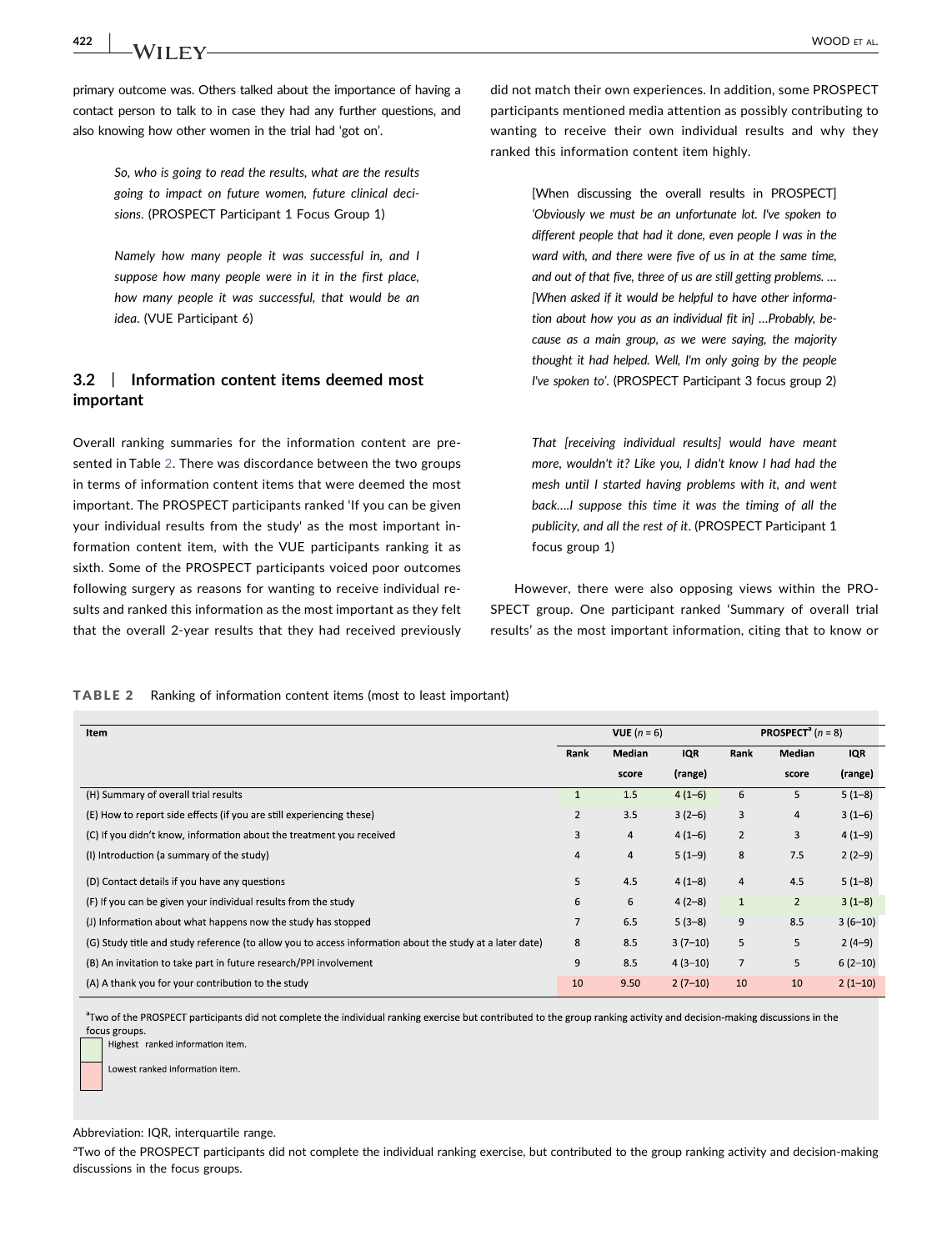make sense where they fitted in, she needed to know the overall results of the trial.

> To me, you need to know what the overall trial results are to know where you fitted in…. I do think that the individual thing is very important, yeah…. So, I put [it] second…, they are partially the same thing. (PROSPECT Participant 1 focus group 1)

The VUE participants ranked 'Summary of overall trial results' overall as the most important information content item, while this item was ranked sixth by the PROSPECT participants. The reasons why a summary of overall trial results was ranked most important by some of the VUE participants included reassurance that they had received the best treatment and being able to compare success rates between the different treatments.

> Just how beneficial, how beneficial each type of surgery is basically looking back….I suppose reassurance what you had done was the right thing, but I'm sure you know, it definitely was. (VUE Participant 2)

> Well obviously, namely how many people it was successful in, and I suppose how many people were in it in the first place, how many people it was successful, that would be an idea….Aye, well really just to find out the percentage of success and the percentage of nonsuccess, shall we say? (VUE Participant 6)

# 3.3 | Other information content items ranked highly

The information content item 'Information about which treatment was received in the study' was ranked highly by both participant groups. It ranked as the second most important for the PROSPECT participants and third most important for the VUE participants. Much of the decision‐making for why this information content item ranked highly was that this information would enable participants to set the results in context when receiving the results of the trial.

> Yes. That would be good to know. If you couldn't remember or you'd forgotten, because it has been some time, that would be really good to know: a reminder, and this is what happened here, and this is what you had done…[so when reading results]… It makes sense…. And there's clarity. (VUE Participant 3)

Another information content item that consistently ranked high in both groups was 'How to report side effects (if you are still experiencing these)'. It ranked the second most important information content item with the VUE participants and third most important with the PROSPECT participants. For many participants, the reason it ranked so highly was that it would enable them to have contact details if they were still experiencing problem, again to receive reassurance.

> I think it's like anything, you're not too sure what side‐effects. Is it a normal thing to have or is it just you? Or is it because of that, so… you're unsure, I tend to go, 'Oh, it'll pass, it'll go', so it's because of that grey area of being never sure what would be a side‐effect, you know?. (VUE Participant 4)

# 3.4 | Information content items deemed least important

The lowest-ranked information content item across both participant groups was 'A thank you for your contribution to the study'. A number of reasons for this were voiced by both the VUE and PROSPECT participants including altruistic reasons (such as helping others) and, because they had been thanked throughout their participation in the trial, many felt that a final 'thank you' was less important.

> Well, the National Health Service is so good for us, isn't it? We shouldn't need a thank you for doing something so simple as answering a few questions…. (VUE Participant 5)

> We are doing it because we want to do it…. to help with other people. (PROSPECT Participant 3 focus group 1)

> Because I feel that you're thanked at the very beginning for starting the study. We're thanked along the journey. Every letter, every questionnaire that you see, there's a thank you and it doesn't have to be a verbal thank you. You know, it's documented down. Each letter comes with a thank you and I think, for me, as a level of appreciation to the team, because I thank them because they've made me better. It goes both ways. (VUE Participant 3)

## 3.5 | Preferred mode of delivery

The results from the ranking on the preference of how participants would want to receive results are presented in Table [3.](#page-5-0) Delivery of results 'by post' was the preferred mode of receiving trial results across both participant groups. A strong desire to receive a hard copy of results for something to refer back to and to keep track of treatments was voiced by many of the participants when exploring the decision‐making for why this mode of delivery ranked so highly.

> Yes, I do. I keep everything. I'm not a hoarder, but I do like to keep… If it's something that's happened to me or it's something that important.….I do hold onto everything. I like to have some kind of reference, so if anything was to go wrong with my health in the future… (VUE Participant 3)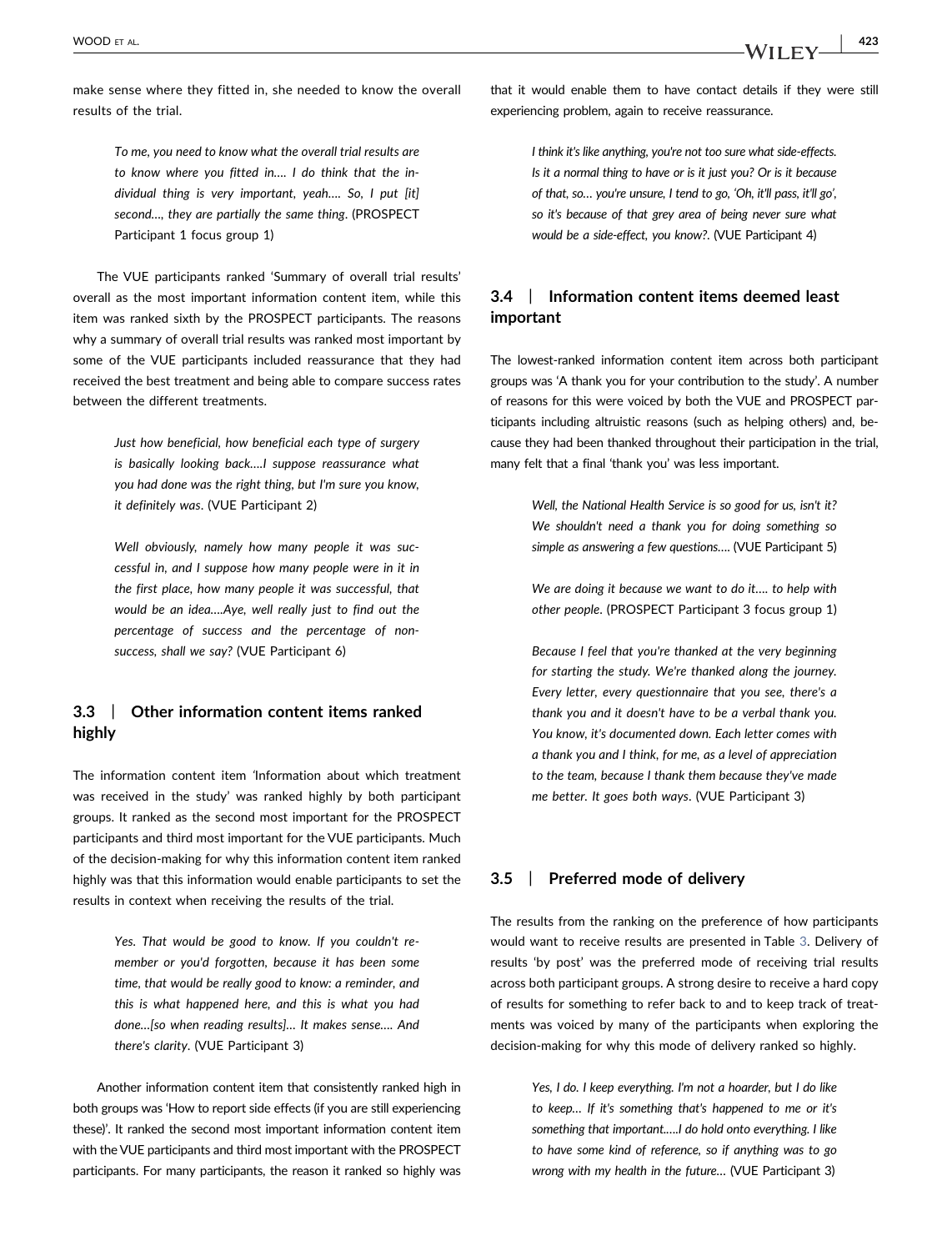424 | **WOOD ET AL.** WOOD ET AL.

### <span id="page-5-0"></span>TABLE 3 Ranking of preferred mode of delivery

| Mode                   | <b>VUE</b>     |                     | <b>PROSPECT<sup>ª</sup></b> |                     |  |
|------------------------|----------------|---------------------|-----------------------------|---------------------|--|
|                        | Rank           | <b>Median score</b> | Rank                        | <b>Median score</b> |  |
| By post                | $\mathbf{1}$   | 1                   | $\mathbf{1}$                |                     |  |
| By email               | $\overline{2}$ | $\overline{2}$      |                             |                     |  |
| In person              | 3              | 3                   | 2                           |                     |  |
| Through a website link | $\overline{4}$ | $\overline{4}$      |                             |                     |  |
| Via DVD                | 5              | 4.5                 | 5                           |                     |  |

<sup>a</sup>A ranking of preferred delivery was not completed individually in the focus groups but as an electronic group activity. Preferred, second preferred and least preferred delivery mode were collected verbally in focus groups.

Highest ranked mode.

Lowest ranked mode.

<sup>a</sup>A ranking of preferred delivery was not completed individually in the focus groups but as an electronic group activity. The preferred, second preferred and least preferred delivery modes were collected verbally in focus groups

'In‐person' dissemination was ranked as the second most preferred method by the PROSPECT participants and third most preferred method by the VUE participants. When this was explored in further discussions, it was expressed by a number of the participants in both groups that there was interest in this method of dissemination, with many liking the idea of having someone to talk to and being in a group setting to be able to share their experiences and gain reassurance regarding surgical outcomes. The reasons given for not ranking 'in person' dissemination of results higher in some cases included a concern of others and one's own availability to come to a meeting.

> Could it have been helpful, rather than having it in a newsletter, that you got the opportunity to talk to somebody—so either had a meeting like this where the researchers were here, and they could say, this is the study, and these were the results, and then it would give you the opportunity to have (to speak to others to know) …. you are not the only one it's happening to. (PROSPECT Participant 4 focus group 2)

> Yes, because I thought… it would be nice to see someone face to face, I like to do lots of things face to face, I want to order something, I prefer to talk to somebody. That's just a preference but it's not always possible, for time, for both parties. Yeah, that's the reason why. (VUE Participant 4)

Additionally, one participant also voiced a strong desire to still receive a hard copy of the results to have the results 'in black and white,' and this would still be the preference if an in‐person format was offered.

> I suppose I would prefer it, as you say, in black and white. And I mean, if they wanted to have a discussion after you read this, that would be acceptable. But I'd like to have a (copy) to begin with. (VUE Participant 6)

## 3.6 | Least preferred mode of delivery

The lowest-ranked mode of dissemination was by 'DVD' in both participant groups. A reason voiced for this was individuals' abilities with technology or not having access to it. This theme of abilities and accessibility in relation to technology continued when comparing the other methods of result delivery in the ranking exercise to a postal method such as a website link or email.

> Aye. DVD? The thing is, I'm not very good with technology, you see. I do use email and… but I don't like it!. (VUE Participant 5)

> I'm afraid I don't have a computer. I don't want one.I'm happy reading a book, and watching the television. (PROSPECT Participant 5 focus group 2)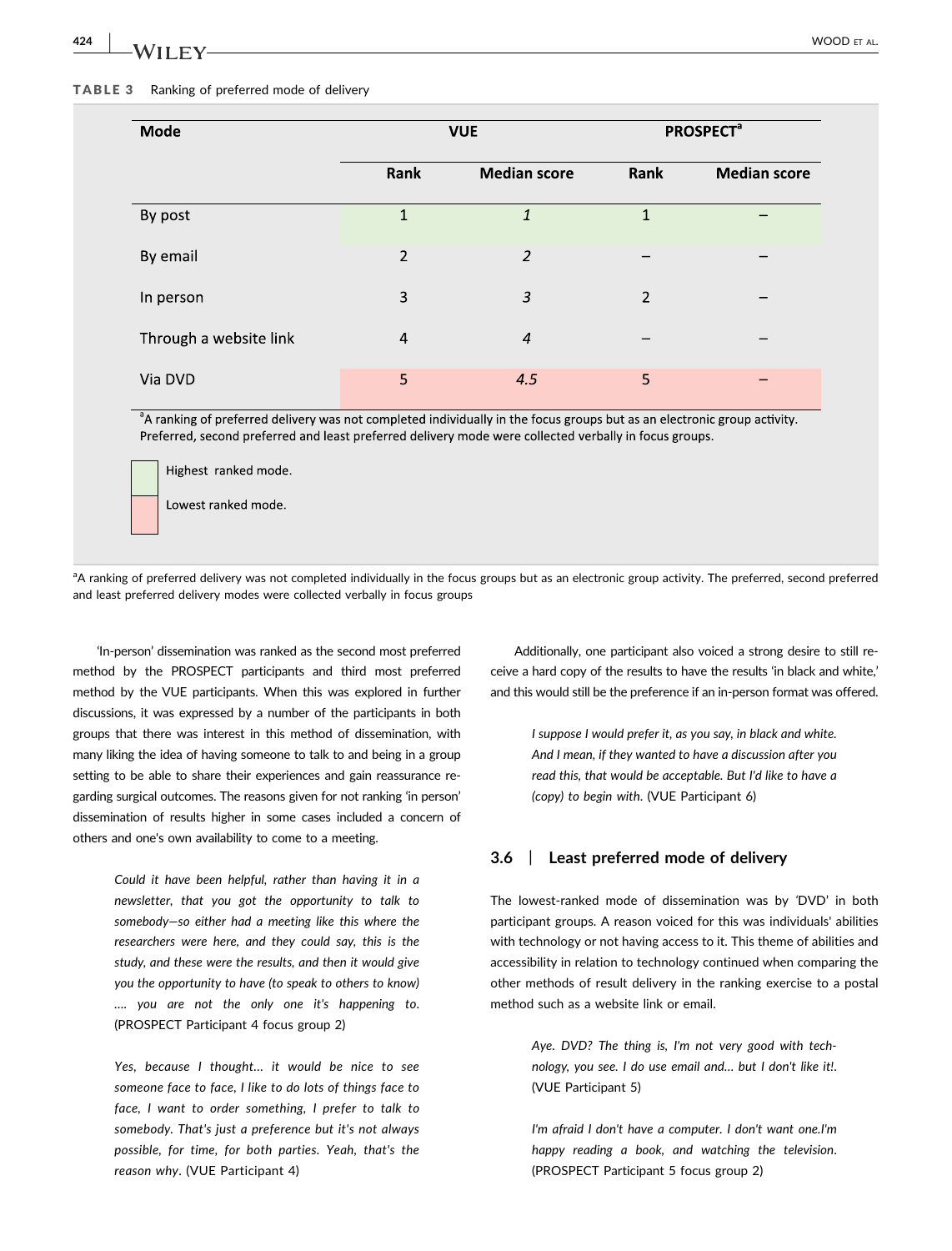Yes. I do have an iPad, but I struggle. Yes, definitely….Not so up to date with all these things…. (VUE Participant 1)

## 3.7 | Receiving results

Both groups of participants were also asked if they could think of any situations in which they may not want to receive trial results. There was a strong overall consensus in both groups that participants should be provided with the results, with one participant then suggesting that the onus would then be on the participant to decide whether or not to read the results.

> At the end of the day if you've taken part in it you can choose not to read it, but maybe everybody should just be sent them anyway because there might be a time that you want to look back… (VUE Participant 2)

## 4 | DISCUSSION

Our findings provide insight into what information trial participants deem as important and how they would like trial results delivered. A mixedmethods approach allowed us to explore why trial participants deemed certain items important and why certain modes of delivery were preferred. Participants felt that it was vital to know and receive the results of the trial they took part in, which is consistent with other studies.  $1,8,12,25,26$ There was, however, discordance between and within participant groups about which information content item was the most important. Overall, the PROSPECT participants (who had previously received trial results) reported being able to receive their individual results as the most important content item because of a sense that their own experiences did not align with the overall trial findings. VUE participants (who had not received results) ranked overall trial results as the most important information content for reassurance and to allow comparison between treatments. Similarly, participants may not always be sure what information they want to receive until they are provided with additional information; in other words, people do not know what they do not know. This may explain the discordance between what participants initially thought was important information to receive in trial results and what they then ranked as important when presented with a list of items.

Both participant groups ranked a thank you as the least important content item. It is possible that our study cohort felt that that they had already been thanked and acknowledged throughout their trial participation. A recent study found that participants felt that receiving results acknowledged their own individual contribution. $27$  It is unclear if this was also the case in our study, although 'wanting to help other people' was identified as a key theme for the thank you item ranking the lowest. These findings align with previous research showing that altruistic reasons were often voiced by would‐be trial participants as reasons for clinical trial participation.<sup>[28,29](#page-8-12)</sup>

Comparison of trial participant groups suggests that the experiences of trial participation may affect the information content that

participants wish to know. Seeking reassurance from the trial results was a clear theme that contributed to the higher ranking of knowing which treatment was received and how to report side effects. In a previous survey of 3381 research participants, 70.6% wanted to have results that were specific to them. $15$  Previous qualitative research has also shown that participants wish to receive information about the treatment that they received to better understand ongoing health issues and seek advice appropriately.<sup>16,17</sup> Differences between the PROSPECT and VUE participants' rankings may be attributable to the timing of our study in relation to the host trials and results received, that is, PROSPECT participants had already received the 2‐year trial results, whilst VUE participants had not. However, these differences in whether participants had received trial result summaries or not were only considered post data analysis and as such not prospectively included for investigation. These differences in ranking may also be due to the difference in data collection methods for each cohort, that is, focus group versus individual interviews.

In both groups, the preferred mode of delivery of the trial results was by post, with reasons including having a hard copy to be able to refer back to and it being a more accessible mode of dissemination compared to those that required the use of and access to technology. These findings support previous work in this area, which found that participants wished to receive a hard copy of the results.<sup>27,30</sup> Having the results in an accessible format was a running subtheme and this finding may also relate to the older age of our study cohort. This was also highlighted in previous qualitative work that considered mode appropriateness according to the demographic, suggesting that older participants may not have access to certain modes of communication.<sup>12,25</sup>

Although the HRA guidance does not currently suggest 'in‐ person' as a mode of delivery for dissemination, there appeared to be an interest in this option due to having someone to talk to and to share experiences with. $<sup>6</sup>$  $<sup>6</sup>$  $<sup>6</sup>$  Previous work in this area reports similar</sup> findings. $31,32$  In-person delivery of trial results may be geographically challenging in multicentre randomized‐controlled trials. However, holding events online may overcome some of these challenges and could be an area explored by trial teams for future 'in‐person' activities, but recognition of problems with digital access would also need to be considered and balanced.<sup>[33](#page-8-17)</sup> Our findings suggested that participants may wish to receive the results in more than one format. Previous research suggests that results could be made available to participants in a variety of ways rather than just providing one mode of delivery.<sup>[25](#page-8-18)</sup> Working with patient partners to design the content and mode of delivery of trial results summaries will help to ensure that preferences are built into trial dissemination activities.

Future research priorities have been identified in this area through a priority‐setting partnership focusing on methodological priorities for patient and public involvement in clinical trials. $34$  The question of how patient and public partners are involved in dissemination of trial results and the assessment of effectiveness was identified as the eighth most important priority (out of 42) in a stakeholder consensus process. $33$  Research to address this gap is needed alongside more in‐depth explorations of experiences of receiving results across a range of trial settings. In addition, randomized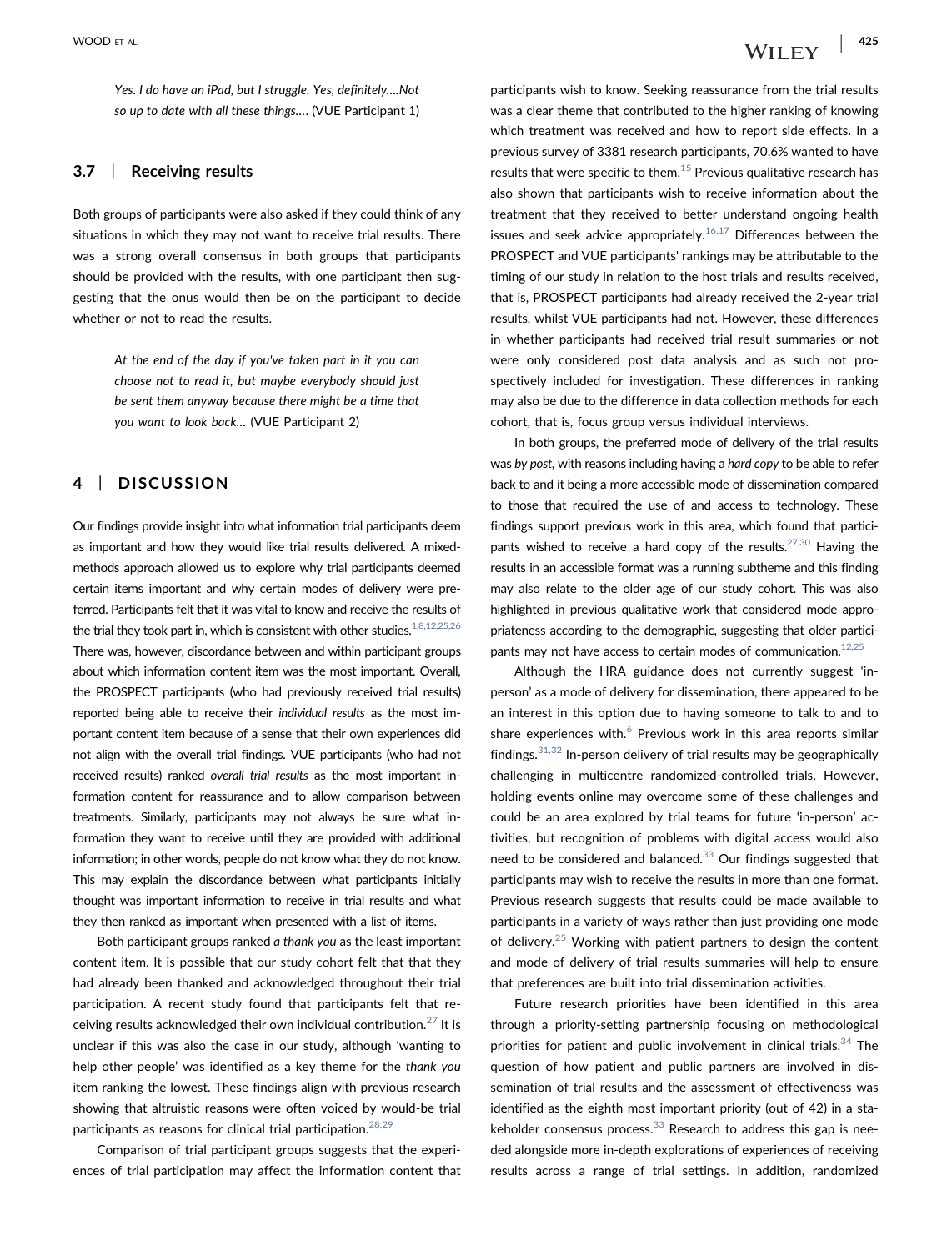426 | **WOOD ET AL.** WOOD ET AL.

evaluations to determine which methods are most effective could also add value, but determining the most appropriate outcomes to measure to determine whether this has been done well also warrants attention. All of these research activities should ensure that they include patients and the public as partners in the research process.

# 5 | STRENGTHS AND LIMITATIONS

A purposeful form of data sampling (rather than convenience sampling) may have provided a greater spread of opinions and views; however, we were limited to geographic location and to trial participants who had consented to be contacted about other related research. Another potential limitation of this study was the size of the sample (10 participants in two focus groups and 6 participant interviews). Participants were recruited from two trials in a similar disease area and patient population (gender and age); therefore, our findings may not be generalizable. Demographic data were not collected, which may relate to participants' views and opinions expressed in the focus groups and interviews.

In addition, the preferred mode of dissemination could be related to the age group included in this study and could be a potential limitation of our study. A study by Purvis et al. $^{25}$  identified that the preferred mode of delivery of research results did appear to vary depending on the age of the respondent. Younger participants expressed an 'openness' to receiving findings via email, text or other social media, while older participants preferred standard post or face‐to‐face communication.

A mixed‐methods approach enabled greater insight into what participants deemed as important. Although previous research has found that the group dynamic in focus groups may increase the extent of group agreeableness,  $35$  VUE participants were interviewed individually and would not have been influenced by this. Our study participants had participated in a real randomized‐controlled surgical trial rather than a hypothetical or oncology-based trial. Thus, these findings have the potential to be more informative to trial researchers from wider trial populations for consideration in their dissemination plans.

# 6 | CONCLUSION

Our findings provide insight into what information trial participants deem as important when receiving trial results and how they would like trial results delivered. Participants feel that they should be able to access trial results and receive them in an appropriate format. The HRA and other regulatory research stakeholders should implement systems to ensure that dissemination of results to trial participants becomes common place and includes patient partners in the development of such information. Future research could explore feedback development from an early stage using a consultative approach in other trial settings and patient demographics through embedded research within clinical trials. As highlighted in the Limitations section, this study included a small sample of women from a similar disease area; therefore, the results may not be applicable to other populations and disease areas. We acknowledge that further research

in participants with a range of characteristics (including for e.g., gender, age, ethnicity) and disease areas is required to determine appropriate modes of delivery across different cohorts.

### ACKNOWLEDGEMENTS

The authors would like to thank Suzanne Breeman, Lynda Constable and David Emele, who identified eligible participants from the VUE and PROSPECT trials; Andrea Fraser and Janice Cruden for their help preparing the mail-merge documents for the invitation packs; and Rosemary Humphreys and Sandra Jayacodi for their valuable feedback on the first drafts of the patient information leaflets and ranking exercises. This study was conducted as a Masters of Public Health research project (Jessica Wood) at the University of Aberdeen with funding provided through the School of Medicine, Medical Sciences and Nutrition. Katie Gillies was supported by an Academy of Medical Sciences (SBF002\1014) award and a Medical Research Council Fellowship (MR/L01193X/1). The Health Services Research Unit is core‐funded by the Chief Scientist Office of the Scottish Government Health and Social Care Directorates (CZU/3/3). The views and opinions expressed therein are those of the authors and do not necessarily reflect those of the funders. Open access funding enabled and organized by Projekt DEAL.

## CONFLICT OF INTERESTS

The authors declare that there are no conflicts of interest.

### AUTHOR CONTRIBUTIONS

Jessica Wood, Seonaidh C. Cotton and Katie Gillies designed the study. Jessica Wood conducted the VUE interviews, Katie Gillies and Seonaidh C. Cotton led the focus groups and Katie Gillies and Jessica Wood conducted the analysis. Jessica Wood wrote the original draft of the manuscript. All authors contributed to writing and critical appraisal of the manuscript.

#### ETHICS STATEMENT

Ethical approval was sought and granted by the College of Life Sciences and Medicine Ethics Review Board CERB/2017/7/1491 on 14 August 2017.

#### DATA AVAILABILITY STATEMENT

Consent was not received to share original data sets and, therefore, research data are not shared.

#### **ORCID**

Katie Gillies <http://orcid.org/0000-0001-7890-2854>

#### **REFERENCES**

- <span id="page-7-0"></span>1. Shalowitz DI, Miller FG. Communicating the results of clinical research to participants: attitudes, practices, and future directions. PLoS Med. 2008;5(5):e91. [doi:10.1371/journal.pmed.0050091](https://doi.org/10.1371/journal.pmed.0050091)
- <span id="page-7-1"></span>2. Longng CR, Purvis RS, Flood‐Grady E, et al. Health researchers' experiences, perceptions and barriers related to sharing study results with participants. Health Res Policy Syst. 2019;17(1):25. [doi:10.](https://doi.org/10.1186/s12961-019-0422-5) [1186/s12961-019-0422-5](https://doi.org/10.1186/s12961-019-0422-5)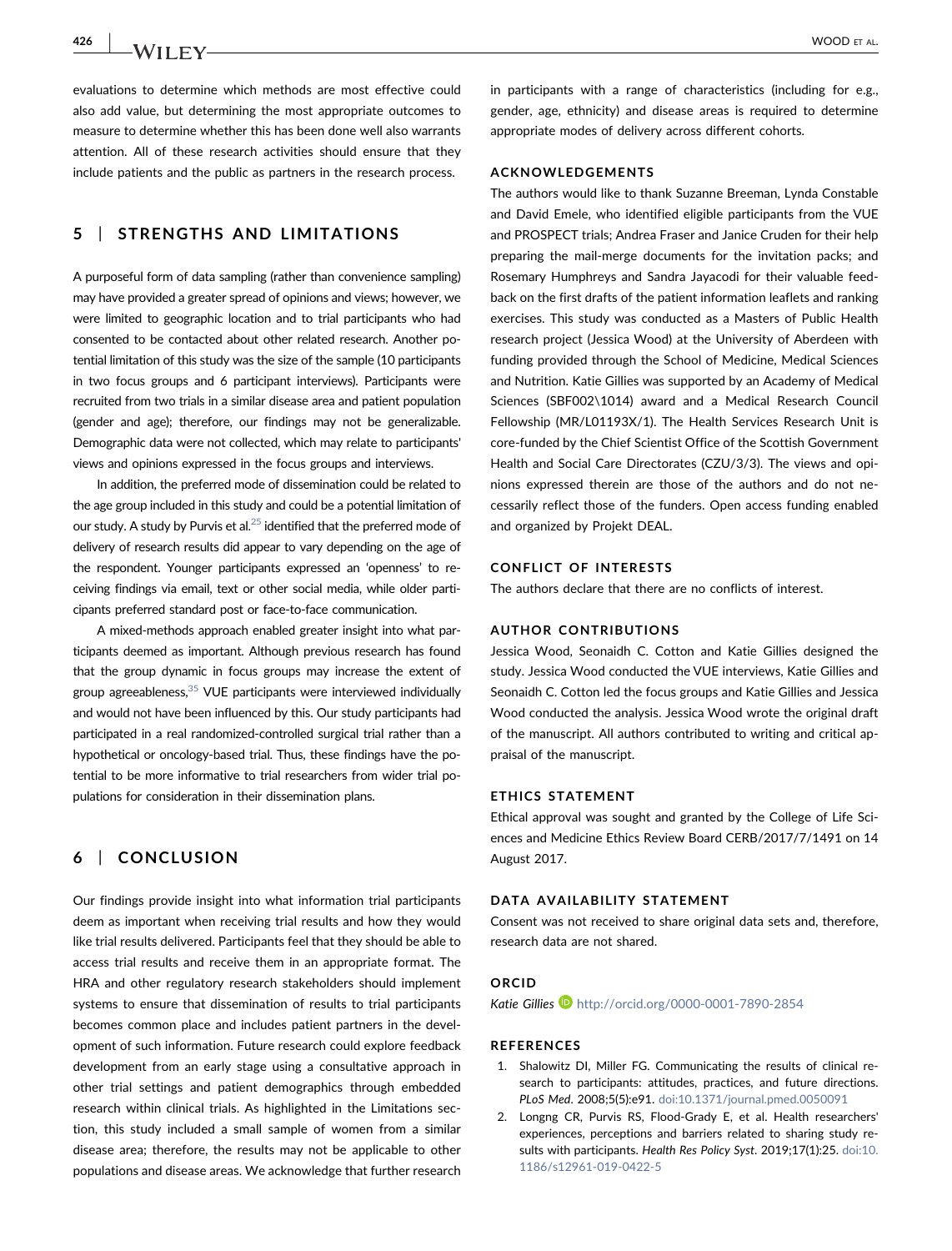- 3. Loder E. Pledges for the new year. BMJ. 2019;364:k5428.
- <span id="page-8-0"></span>4. Raza MZ, Bruhn H, Gillies K. Dissemination of trial results to participants in phase III pragmatic clinical trials: an audit of trial investigators intentions. BMJ Open. 2020;10(1):e035730. [doi:10.](https://doi.org/10.1136/bmjopen-2019-035730) [1136/bmjopen-2019-035730](https://doi.org/10.1136/bmjopen-2019-035730)
- <span id="page-8-1"></span>5. Schroter S, Price A, Malički M, Richards T, Clarke M. Frequency and format of clinical trial results dissemination to patients: a survey of authors of trials indexed in PubMed. BMJ Open. 2019;9(10): e032701. [doi:10.1136/bmjopen-2019-032701](https://doi.org/10.1136/bmjopen-2019-032701)
- <span id="page-8-2"></span>6. Health Research Authority. Guidance on information at end of study. Accessed June 12, 2021. [https://s3.eu-west-2.amazonaws.](https://s3.eu-west-2.amazonaws.com/www.hra.nhs.uk/media/documents/information-participants-end-study-guidance-researchers.pdf) [com/www.hra.nhs.uk/media/documents/information-participants](https://s3.eu-west-2.amazonaws.com/www.hra.nhs.uk/media/documents/information-participants-end-study-guidance-researchers.pdf)[end-study-guidance-researchers.pdf](https://s3.eu-west-2.amazonaws.com/www.hra.nhs.uk/media/documents/information-participants-end-study-guidance-researchers.pdf)
- 7. National Institute for Health Research (NHS). INVOLVE briefing notes for researchers. Accessed July 20, 2020. [https://www.invo.](https://www.invo.org.uk/wp-content/uploads/2014/11/9938_INVOLVE_Briefing_Notes_WEB.pdf) org.uk/wp-content/uploads/2014/11/9938\_INVOLVE\_Briefing [Notes\\_WEB.pdf](https://www.invo.org.uk/wp-content/uploads/2014/11/9938_INVOLVE_Briefing_Notes_WEB.pdf)
- <span id="page-8-3"></span>8. Cox K, Moghaddam N, Bird L, Elkan R. Feedback of trial results to participants: a survey of clinicians' and patients' attitudes and experiences. Eur J Oncol Nurs. 2011;15(2):124‐129. [doi:10.1016/j.ejon.](https://doi.org/10.1016/j.ejon.2010.06.009) [2010.06.009](https://doi.org/10.1016/j.ejon.2010.06.009)
- 9. Elzinga KE, Khan OF, Tang AR, et al. Adult patient perspectives on clinical trial result reporting: a survey of cancer patients. Clin Trials. 2016;13(6):574‐581. [doi:10.1177/1740774516665597](https://doi.org/10.1177/1740774516665597)
- <span id="page-8-4"></span>10. Mancini J, Genre D, Dalenc F, et al. Participants' uptake of clinical trial results: a randomised experiment. Br J Cancer. 2010;102(7): 1081‐1084. [doi:10.1038/sj.bjc.6605592](https://doi.org/10.1038/sj.bjc.6605592)
- 11. Partridge AH, Wolff AC, Marcom PK, et al. The impact of sharing results of a randomized breast cancer clinical trial with study participants. Breast Cancer Res Treat. 2009;115(1):123‐129. [doi:10.1007/](https://doi.org/10.1007/s10549-008-0057-7) [s10549-008-0057-7](https://doi.org/10.1007/s10549-008-0057-7)
- <span id="page-8-15"></span>12. Fernandez CV, Gao J, Strahlendorf C, et al. Providing research results to participants: attitudes and needs of adolescents and parents of children with cancer. J Clin Oncol. 2009;27(6):878‐883. [doi:10.](https://doi.org/10.1200/JCO.2008.18.5223) [1200/JCO.2008.18.5223](https://doi.org/10.1200/JCO.2008.18.5223)
- 13. Johnson L, Barrett-Lee P, Ellis P, Bliss JM, TACT Trial Management Group. How do patients want to learn of results of clinical trials? A survey of 1431 breast cancer patients. Br J Cancer. 2008;98(1): 34‐38. [doi:10.1038/sj.bjc.6604119](https://doi.org/10.1038/sj.bjc.6604119)
- 14. Keys JR, Monk JA, Woolley KL. Sharing results with clinical trial participants: insights from an online survey of Chinese consumers. Chin Med J. 2016;129(8):1007‐1008. [doi:10.4103/0366-6999.](https://doi.org/10.4103/0366-6999.179787) [179787](https://doi.org/10.4103/0366-6999.179787)
- <span id="page-8-13"></span>15. Long CR, Stewart MK, Cunningham TV, Warmack TS, McElfish PA. Health research participants' preferences for receiving research results. Clin Trials. 2016;13(6):582‐591. [doi:10.1177/1740774516665598](https://doi.org/10.1177/1740774516665598)
- <span id="page-8-14"></span>16. Dalal H, Wingham J, Pritchard C, et al. Communicating the results of research: how do participants of a cardiac rehabilitation RCT prefer to be informed? Health Expect. 2010;13(3):323‐330. [doi:10.1111/j.](https://doi.org/10.1111/j.1369-7625.2009.00580.x) [1369-7625.2009.00580.x](https://doi.org/10.1111/j.1369-7625.2009.00580.x)
- 17. Dixon‐Woods M, Tarrant C, Jackson CJ, Jones DR, Kenyon S. Providing the results of research to participants: a mixed‐method study of the benefits and challenges of a consultative approach. Clin Trials. 2011;8(3):330‐341. [doi:10.1177/1740774511403514](https://doi.org/10.1177/1740774511403514)
- <span id="page-8-5"></span>18. Creswell JW. Research Design; Qualitative, Quantitative, and Mixed Methods Approaches. 4th ed. SAGE Publications; 2014.
- <span id="page-8-6"></span>19. Glazener CM, Breeman S, Elders A, et al. Mesh, graft, or standard repair for women having primary transvaginal anterior or posterior compartment prolapse surgery: two parallel‐group, multicentre, randomised, controlled trials (PROSPECT). Lancet. 2017;389(10067): 381‐392. [doi:10.1016/S0140-6736\(16\)31596-3](https://doi.org/10.1016/S0140-6736(16)31596-3)
- <span id="page-8-7"></span>20. Hemming C, Constable L, Goulao B, et al. Surgical interventions for uterine prolapse and for vault prolapse: the two VUE RCTs. Health Technol Assess. 2020;24(13):1‐220. [doi:10.3310/hta24130](https://doi.org/10.3310/hta24130)
- <span id="page-8-8"></span>21. IBM Corp. IBM SPSS Statistics for Windows, Version 25.0. Armonk, NY: IBM Corp. 2017.
- <span id="page-8-9"></span>22. Clarke V, Braun V. Successful Qalitative Research: A Practical Guide for Beginners. Sage; 2013.
- 23. Ritchie J, Spencer L. Qualitative data analysis for applied policy research. In: Bryman A, Burgess R, eds. Analysing Qualitative Data. Routledge; 1993:173‐194.
- <span id="page-8-10"></span>24. QSR International NVivo Qualitative Data Analysis Software [Software]. 1999. Accessed June 12, 2021. [https://qsrinternational.com/](https://qsrinternational.com/nvivo/nvivo-products) [nvivo/nvivo-products](https://qsrinternational.com/nvivo/nvivo-products)
- <span id="page-8-18"></span>25. Purvis RS, Abraham TH, Long CR, Stewart MK, Warmack TS, McElfish PA. Qualitative study of participants' perceptions and preferences regarding research dissemination. AJOB Empir Bioeth. 2017;8(2):69‐74. [doi:10.1080/23294515.2017.1310146](https://doi.org/10.1080/23294515.2017.1310146)
- 26. Snowdon C, Garcia J, Elbourne D. Reactions of participants to the results of a randomised controlled trial: exploratory study. BMJ. 1998;317(7150):21‐26. [doi:10.1136/bmj.317.7150.21](https://doi.org/10.1136/bmj.317.7150.21)
- <span id="page-8-11"></span>27. Racineacine E, Hurley C, Cheung A, et al. Participants' perspectives and preferences on clinical trial result dissemination: the TRUST Thyroid Trial experience. HRB Open Res. 2018;1:14. [doi:10.12688/](https://doi.org/10.12688/hrbopenres.12817.2) [hrbopenres.12817.2](https://doi.org/10.12688/hrbopenres.12817.2)
- <span id="page-8-12"></span>28. McCann SK, Campbell MK, Entwistle VA. Reasons for participating in randomised controlled trials: conditional altruism and considerations for self. Trials. 2010;11:31. [doi:10.1186/1745-6215-11-31](https://doi.org/10.1186/1745-6215-11-31)
- 29. McDonald AM, Knight RC, Campbell MK, et al. What influences recruitment to randomised controlled trials? A review of trials funded by two UK funding agencies. Trials. 2006;7:9. [doi:10.1186/](https://doi.org/10.1186/1745-6215-7-9) [1745-6215-7-9](https://doi.org/10.1186/1745-6215-7-9)
- 30. Snowdon C, Brocklehurst P, Tasker R, Ward Platt M, Harvey S, Death E. Bereavement and randomised controlled trials (BRACE-LET): a methodological study of policy and practice in neonatal and paediatric intensive care trials. Health Technol Assess. 2014;18(42): 1‐410. [doi:10.3310/hta18420](https://doi.org/10.3310/hta18420)
- <span id="page-8-16"></span>31. Avins AL, Bent S, Padula A, Staccone S, Badua E, Goldberg H. Initial experience with a group presentation of study results to research participants. Trials. 2008;9:16. [doi:10.1186/1745-6215-9-16](https://doi.org/10.1186/1745-6215-9-16)
- 32. Darbyshire JL, Holman RR, Price HC. Presenting the results of clinical trials to participants. Clin Med. 2009;9(5):415‐416. [doi:10.](https://doi.org/10.7861/clinmedicine.9-5-415) [7861/clinmedicine.9-5-415](https://doi.org/10.7861/clinmedicine.9-5-415)
- <span id="page-8-17"></span>33. Bruhn H, Anderson AS, Hickman A, Macaskill J, Treweek S. Letter on "Sharing trial results directly with trial participants and other stakeholders after the SARS‐CoV‐2 pandemic hit the UK—experience from the ActWELL trial". Trials. 2021;22(1):381. [doi:10.1186/](https://doi.org/10.21203/rs.3.rs-317781/v1) [s13063-021-05340-3](https://doi.org/10.21203/rs.3.rs-317781/v1)
- <span id="page-8-19"></span>34. Kearney A, Williamson P, Young B, et al. Priorities for methodological research on patient and public involvement in clinical trials: a modified Delphi process. Health Expect. 2017;20(6):1401‐1410.
- <span id="page-8-20"></span>35. Barbour R. Doing Focus Groups. SAGE Publications; 2007:174.

How to cite this article: Wood J, Cotton SC, Gillies K. The relative importance of information items and preferred mode of delivery when disseminating results from trials to participants: a mixed‐methods study. Health Expect. 2022;25: 419‐429. [doi:10.1111/hex.13402](https://doi.org/10.1111/hex.13402)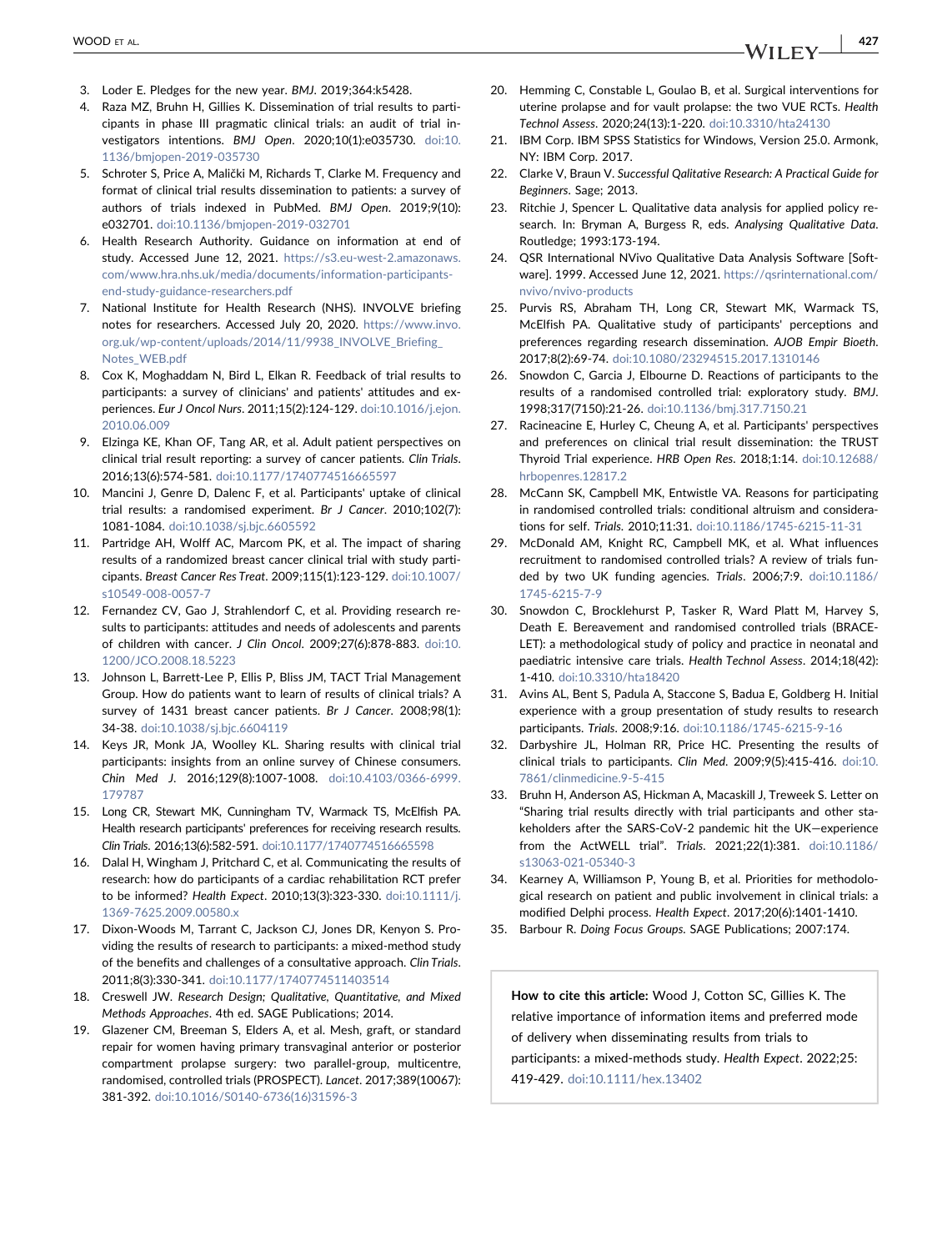# 428 | MA/LLEY WOOD ET AL.

## <span id="page-9-0"></span>APPENDIX 1

### FOCUS GROUP TOPIC GUIDE

#### Introductions

Thank everyone for coming and introduce yourself, distribute consent forms for completion.

Once seated and commencing the audio‐recording, ask each person to introduce themselves by their first name.

#### Setting context

The purpose of today's focus group is to identify what key information participants want to have available in a results summary of a Phase III trial that they have taken part in.

Explain what is meant by a Phase III trial; these are trials run to assess the effectiveness of the new intervention and typically have 300–3000 participants taking part. They aim to determine how effective a drug or surgical intervention is compared to another drug or intervention and in some trials more than two treatments are compared. For example, in PROSPECT, it was actually two randomized‐ controlled trials comparing standard (native tissue) repair alone with standard repair augmented with either a synthetic mesh (the mesh trial) or a biological graft (the graft trial) for prolapse surgery in women.

#### During the focus group

Start off by asking participants to talk about their experience of participating in PROSPECT.

- Do you remember receiving the results of the trial?
- What stood out for you from the results/what do you remember?
- Was there anything else you wanted to know; if yes, where from?
- Was the information presented in a way that was understandable?
- ‐ If yes what was helpful/if not, what was not clear?
- We sent the results by post in the form of a newsletter, how did you find this? Would you have liked a link to more information? Would you have preferred it delivered differently, for example, face to face or the internet?

#### Interactive exercise

We are now going to complete an interactive exercise; some questions require you to rank items and others are yes/no questions. Introduction to the ranking exercise: It is a bit like voting in the local elections when you need to rank your first choice of candidate, your second choice of candidate and so on. Rather than using a voting slip, we will be using some handheld devices to complete this.

For the warmup exercise: First, can everyone chose their favourite destination by selecting A, B or C on your device. OK—has everyone done this now. Now select your second favourite destination. Then, the least favourite.

#### Following the exercise

If someone would have liked results in person, prompt to find out who they would like to receive the results from and in what setting: doctor (1 on 1), nurse, researcher at a patient coffee morning and so forth.

For any discrepancies in order of importance (example two items have been given same waiting) for Question 1, use the printed 10 individual items to explore with the group if on review they would change their responses and why.

#### Second part of focus group

- Did receiving the results of PROSPECT make you feel that you were part of the research and that your input/time was recognized, why/why not?
- Based on your experience in PROSPECT and receiving the results of the study, would you take part in future research and what has influenced your opinion on this?
- Can you think of any situations where you would not want to receive the results? Would you have liked a choice about receiving the results?
- Was there anything else you would like to add?

If discussions veer into PROSPECT‐specific concerns, highlight that the purpose of the focus group is about trial feedback in general and not to provide any further information about the PROSPECT trial.

• Closing the focus group and reflecting the PROSPECT results

Now that you have seen the PROSPECT results newsletter again today and following our discussions today, was it how you remembered? Was there anything that you had not remembered about the results?

Thank the participants for their time. Confirm that the statements and comments made today will be anonymized (i.e., study numbers and not names of individuals will be used in the interpreting of the data). Ask them if they would like to receive the results of this project and in what format.

#### Interview topic guide

- Can you tell me a little about your experiences of participating in VUE?
- What do you understand about clinical trials?

There are different types of clinical trials. Some test new medicines or vaccines, some look at new combinations of existing treatments or look at delivering an existing treatment in a different way and whether it will make it more effective or reduce any side effects. Drug trials are probably the most familiar type of trial for many people, but clinical trials are not always about just testing medicines. They can be used to test other 'interventions' aimed at changing a person's behaviour or lifestyle (for exercise habits). Trials of different surgical procedures are not as common as drug trials. Surgical trials may, for example, compare different types of operations, or they may compare surgery with a nonsurgical treatment.

In VUE, they compared different operations for prolapse in women with or without a womb. There were two studies within VUE.

‐ Uterine trial (women with womb): Vaginal hysterectomy compared with an operation to suspend the uterus without removing it, and